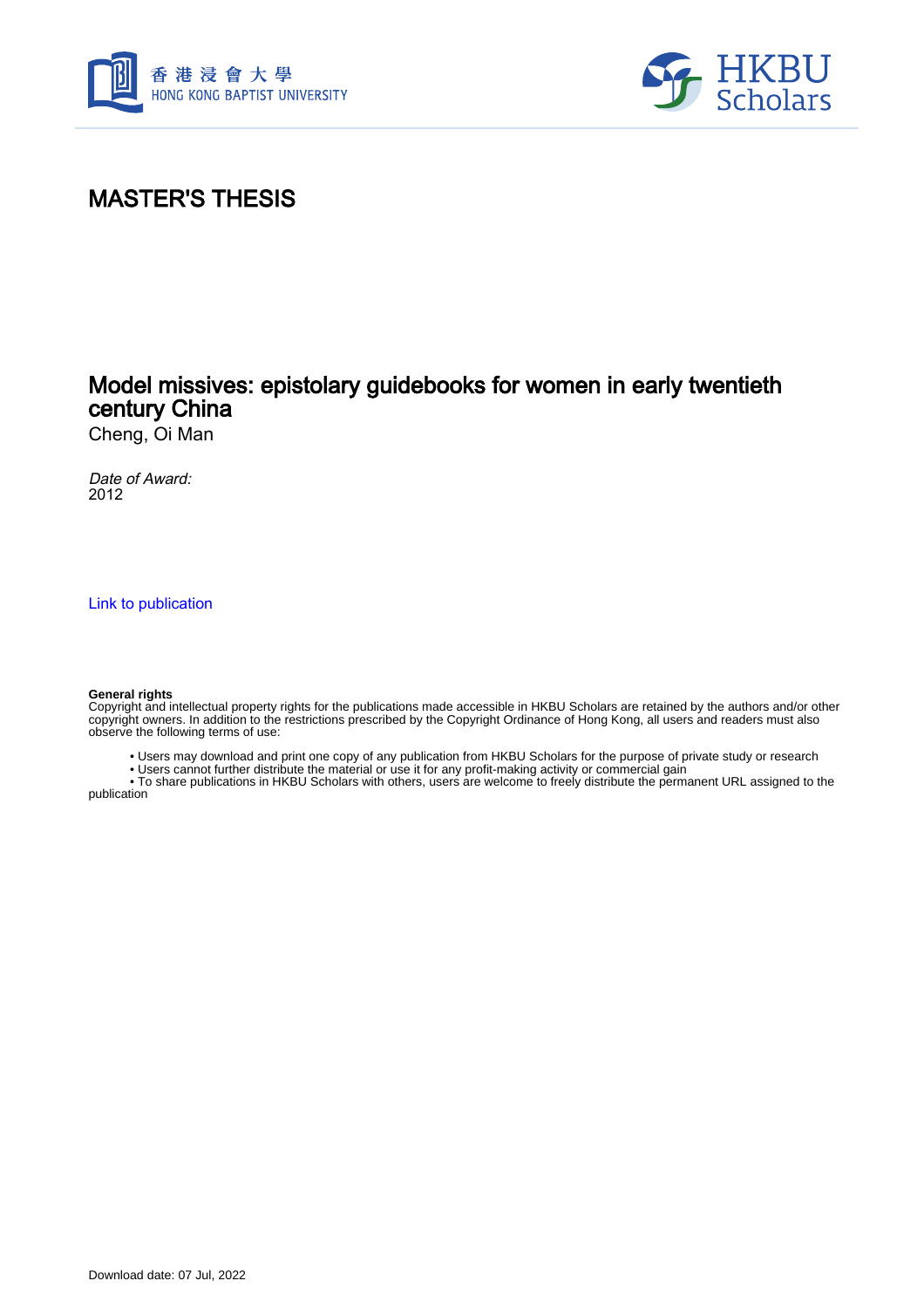# **Model Missives: Epistolary Guidebooks for Women in Early Twentieth Century China**

**CHENG Oi Man**

#### **A thesis submitted in partial fulfillment of the requirements**

**for the degree of**

**Master of Philosophy**

**Principal Supervisor: Prof. Clara Wing-chung HO**

**Hong Kong Baptist University**

**April 2012**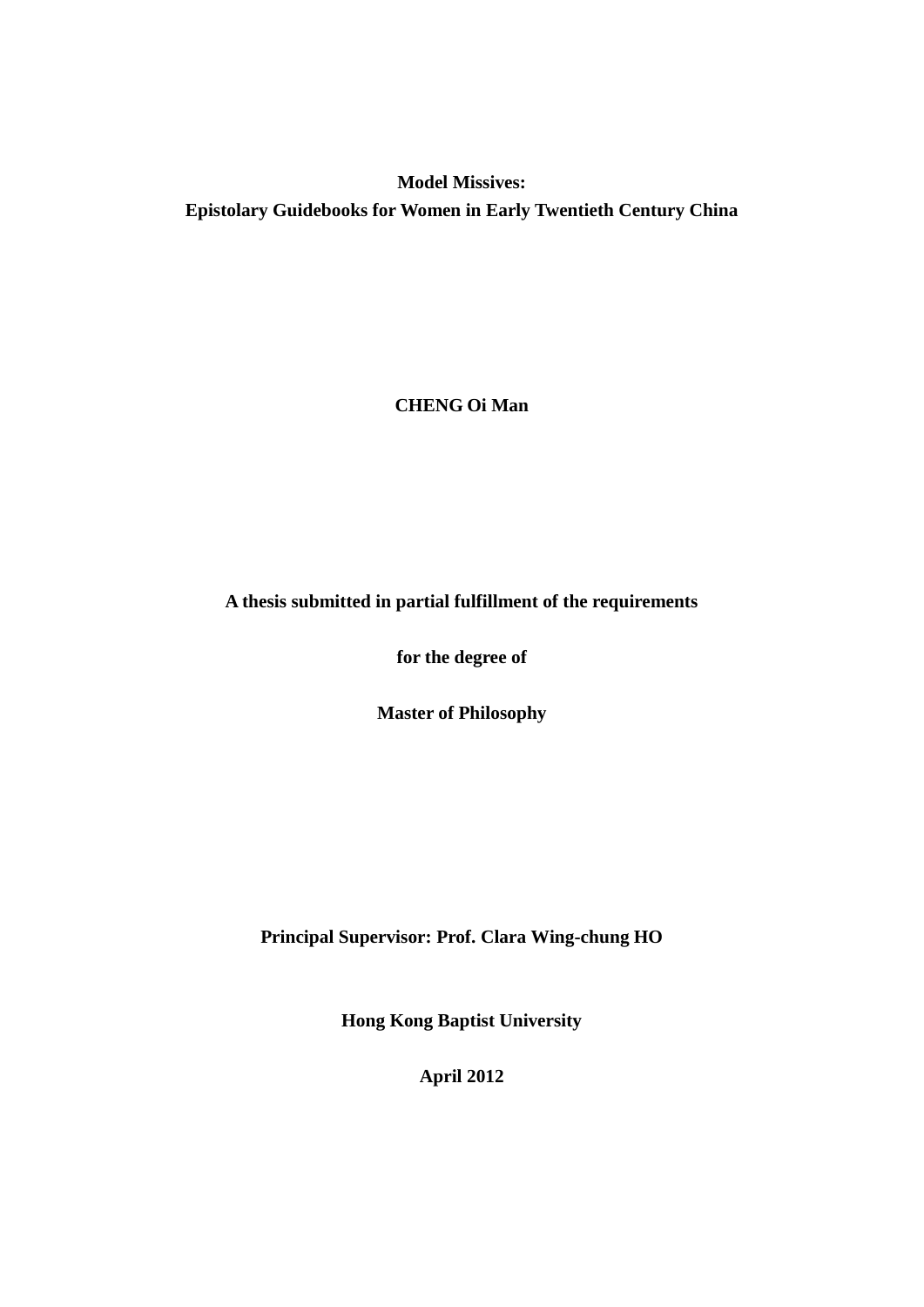#### **Abstract**

This dissertation studies epistolary guidebooks for women, commonly in the name of *nüzi chidu* 女子尺牘, published in early twentieth-century China. With an emphasis on rediscovering the neglected historical sources by and about women, this study not only re-examines the historical significance of epistolary guidebooks for women, but also examines how the editors contributed to the redefinition of womanhood. Through a thorough exploration of the sample letters which reveals common expectations of modern women, this research aims at further demonstrating how intellectuals intentionally used these sample letters to introduce their female readers to the new Chinese society and to encourage new modes of female social and political engagement, thus broadening our understanding of the panoramic picture of the transformation of gender roles during late Qing and early Republican China.

Using gender as a category of historical analysis, this research approaches epistolary guidebooks for women as material and cultural objects, and not merely as discursive texts. Hence, apart from placing these epistolary guidebooks for women in the broader context of the history of letter-writing to trace the origins of epistolary guides exclusively for women, I categorize the sources into three main themes: personal ambitions, national consciousness, and family obligations. Featuring the images of women in the sample letters, my study clearly shows that these sample letters served not just as references to transmit letter-writing skills. Instead, they educated women as to how to take up their roles as new society members in a new era. Significantly, the coexistence of traditional and modern women's images reflected in the guidebooks sheds light on the complexity of the new womanhood so as to challenge any simplistic divide between tradition and modernity. More questions are also answered: How new exactly were the "new" labels or "the newest" tags shown in epistolary guidebooks? What cultural and political significance did the images of women imply?

Examining the epistolary guidebooks for women, my study contributes to providing a window to look into the changing nature of epistolary guidebooks, and the construction of new womanhood in early-twentieth-century China. In other words, the exploration of these precious historical materials brings new insight into the history of letter-writing and considers the broad picture in order to interpret the inextricable connections between publications, gender and social order in early twentieth century China.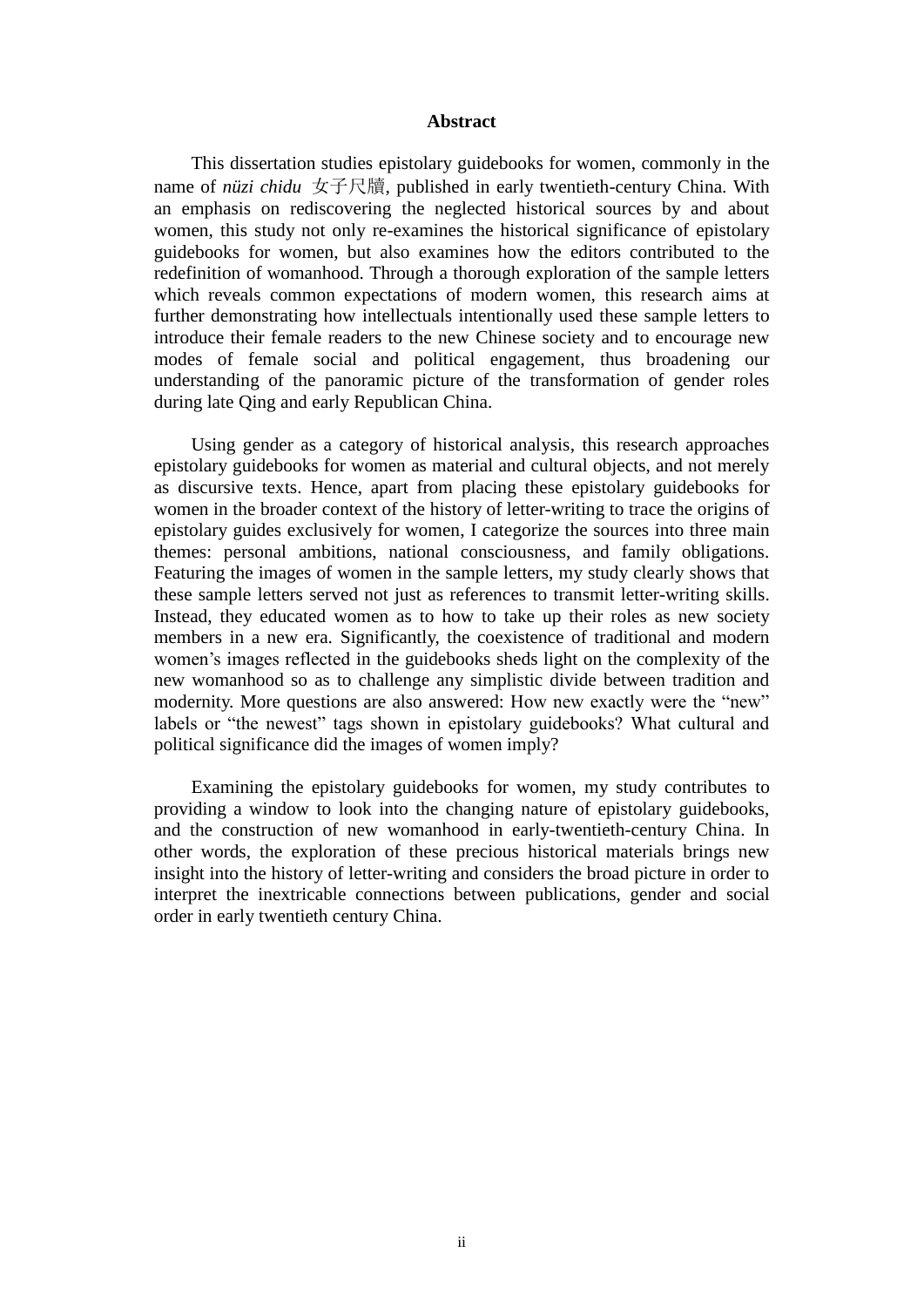### **Table of Content**

| 1.1.1 The historical scene behind epistolary guidebooks for women in |  |
|----------------------------------------------------------------------|--|
|                                                                      |  |
| 1.1.2 The "New Women" of the twentieth century4                      |  |
|                                                                      |  |
|                                                                      |  |
|                                                                      |  |
|                                                                      |  |
|                                                                      |  |
|                                                                      |  |
| 2.1 Early letters and the origin of epistolary guidebooks 44         |  |
|                                                                      |  |
|                                                                      |  |
|                                                                      |  |
|                                                                      |  |
|                                                                      |  |
|                                                                      |  |
|                                                                      |  |
|                                                                      |  |
| 3. "New Women's" Personal Ambitions as Seen in Epistolary Guidebooks |  |
|                                                                      |  |
|                                                                      |  |
|                                                                      |  |
|                                                                      |  |
|                                                                      |  |
|                                                                      |  |
|                                                                      |  |
| 3.4 Shaping of their independent, civil and healthy images 123       |  |
|                                                                      |  |
|                                                                      |  |
|                                                                      |  |
|                                                                      |  |
| 3.4.5 Having unbound or natural feet and being sporty145             |  |
|                                                                      |  |
|                                                                      |  |
|                                                                      |  |
| 4. National Consciousness of Modern Women as Reflected in Epistolary |  |
|                                                                      |  |
|                                                                      |  |
|                                                                      |  |
| 4.2.2 Participating in the railway recovery movement and             |  |